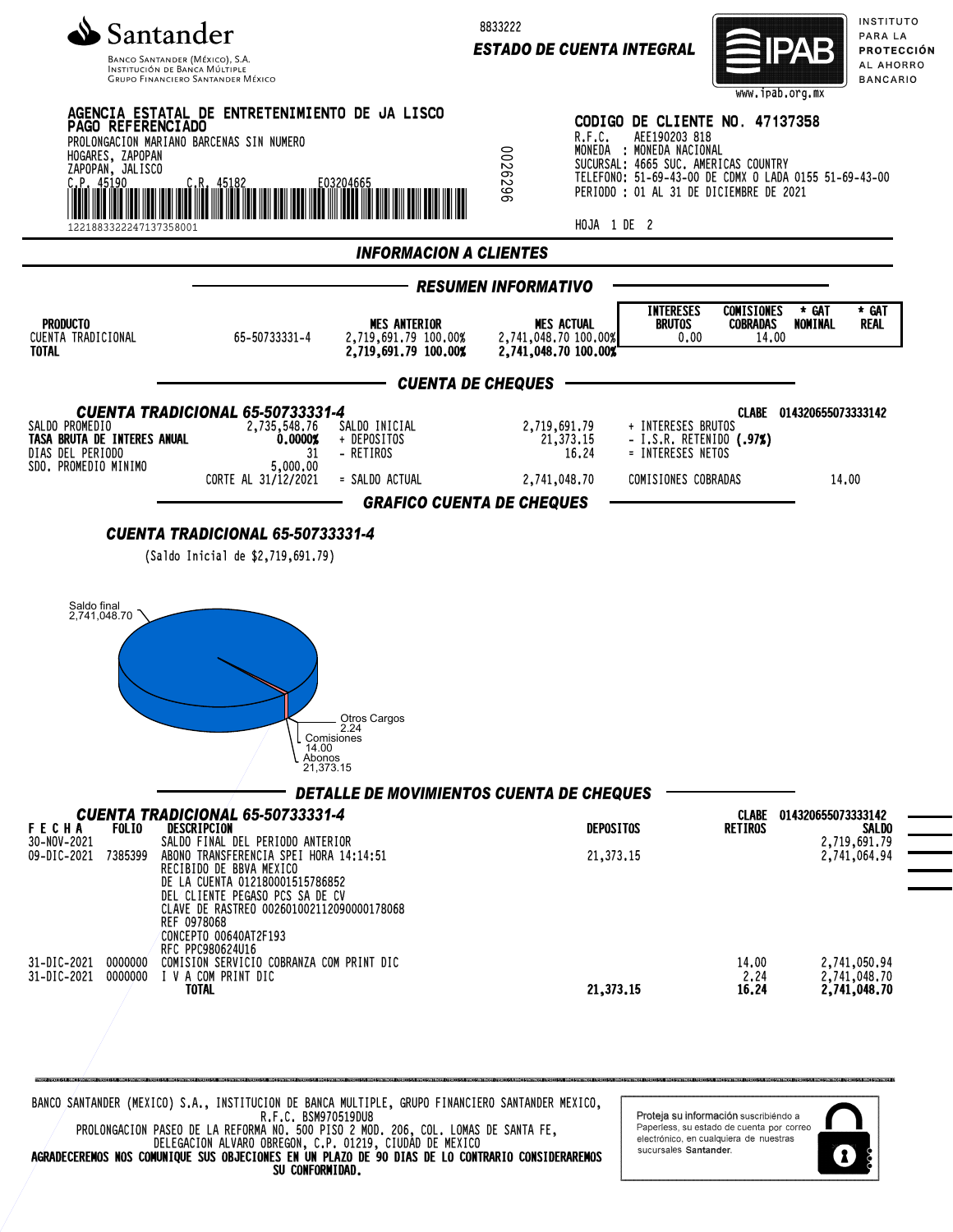

UUID DEL TIMBRADO

847A13C6-8DC5-4673-89BF-4DD22AA47E7D

FECHA Y HORA DE EXPEDICION :<br>FECHA Y HORA DE CERTIFICACION :

LUGAR DE EXPEDICION DEL COMPROBANTE :

REGIMEN FISCAL DEL EMISOR :

**BANCO SANTANDER (MÉXICO), S.A. INSTITUCIÓN DE BANCA MÚLTIPLE**<br>INSTITUCIÓN DE BANCA MÚLTIPLE<br>GRUPO FINANCIERO SANTANDER MÉXICO 8833222

## **ESTADO DE CUENTA INTEGRAL**

## **INFORMACION FISCAL ·**

# NUM. DE CERTIFICADO DEL EMISOR

00001000000504535458 65507333314 2022-01-01T17:53:12 2022-01-01T17:53:12 601 - GENERAL DE LEY PERSONAS MORALES 01219 - CIUDAD DE MEXICO E48 - UNIDAD DE SERVICIO PUE - PAGO EN UNA SOLA EXHIBICION. **INGRESO** 



#### SELLO DIGITAL DEL EMISOR

**FOLIO INTERNO:** 

**UNIDAD DE MEDIDA :<br>METODO DE PAGO :** 

TIPO DE COMPROBANTE :

VjjEdnPz3WTgV8ryocjiV06rQZk8kKun+cQo9buL5G/DKdAgYSo94x118CBIOZERoJsBLIYOiQ5eE8tdKCcWyo8aQDXKtT51P1NwXNSj22fmqMxKK/ojaMjq4oq9U1jt1as1ASSCWX18W/Fqp : πλιτικές τους διαθέτες τους ανακολούς της προσωπικής τους ανακολούς τους ανακολούς τους ανακολούς τους ανακολούς τ<br>Τω προσωπικών τους προσωπικών τους ανακολούς τους ανακολούς τους ανακολούς τους ανακολούς τους τους ανα

#### SELLO DIGITAL DEL SAT

ZQtx6eZFM8D5Uq5LB6jzXudaP2qsPwsGPk7hsi/h+tngoZXHDJmCrnF7RPdC1myoUnrv/onWRUjVagp6p0UL5VhS7+4F+WOS9ciUYSXi1AL4i/mSXWwMBkKacCbajFUN8PAu+1FyFtrrYnWOO<br>aG4Pz1dV9HGAOku+OvlaEby92AjdDNghLIK28sO2dSA5HfakMeSMbB2PGZzQJVBexXMjeL/CQFcS xjOL/hH7xa4YNfZANDZiaiEZqvd6dGN66ypBgPBrjzhIQC/Tao6A==

#### CADENA ORIGINAL DEL COMPLEMENTO DE CERTIFICACION DEL SAT

WELLIB47A13C6-8DC5-4673-B9BF-4DD22AA47E7D12022-01-01T17:53:12|INT020124V62|VjjEdnPz3WTgV8ryocjiV06rQZk8kKun+cQo9buL5G/DKdAgYSo94x118CBI0ZERoJsBL<br>IYOiQ5eE8tdKCcWyo8aQDXKtT51P1NwXNSj22fmqMxKK/ojaMjq4oq9U1jt1as1ASSCWX18W/Fqp1 21132911

## ESTE DOCUMENTO ES UNA REPRESENTACIÓN IMPRESA DE UN CFDI

PAGO EN UNA SOLA EXHIBICION

### SIGNIFICADO DE ABREVIATURAS UTILIZADAS EN EL ESTADO DE CUENTA:

| ABO=<br>ANUL=<br>ANT=<br>ANTICIP=<br>ASEG=<br><b>AUT=<br/>AUTO=<br/>BME=<br/>BONI=<br/>C-UAT.=<br/>CAT.AT.=<br/>CAT.AT.=<br/>CAT.AT.<br/>CAT.AT.<br/>CAT.AT.F<br/>COMX=</b><br>CERTIF=<br>CGO=<br>CH=<br>COB=<br>COM=<br>CR= | ABONO (S)<br>ANULACION<br>ANTICIPO<br>ANTICIPADO<br>ASEGURAMIENTO<br><b>AUTOMATICO</b><br>AUTOMOVIL, AUTOMOTRIZ<br>NÚMERO DE CONTRATO DE FONDOS DE INVERSIÓN<br>BONIFICACION<br>CON<br>CADA UNO (A)<br>COSTO ANUAL TOTAL<br>COSTO EFECTIVO REMANENTE<br>CAJERO (S)<br>CANCELACION<br>CAPITAL<br>CIUDAD DE MEXICO<br><b>CERTIFICADO</b><br>Cargo<br>CHEQUE (S, RA)<br>COBRO<br>COMISION<br><b>CREDITO</b> | DEB=<br>DEP=<br><b>DESEM=</b><br>DEV=<br>DISP=<br>DOMIC=<br>EFEC=<br>ELEC=<br>EQUIV=<br><b>ESQ=<br/>FACT=<br/>FACT=<br/>FEC=<br/>FED=<br/>G.A.T.=<br/>MPTO=</b><br><b>INV=</b><br>INVALID=<br>$LCI =$<br>LIQ=<br>LOC=<br>$LPI =$<br>MORA= | DEBITO<br>DEPOSITO<br>DESEMPLEO<br>DEVOLUCION (ES)<br>DISPOSICION<br>DOMICILIACION<br><b>EFECTIVO</b><br>ELECTRONICO (A)<br>EQUIVALENTE<br><b>ESQUEMA</b><br>FACTURACION<br><b>FECHA</b><br>FEDERAL (ES)<br>GANANCIA ANUAL TOTAL<br><b>IMPUESTO (S)</b><br>INT=<br>INT / INTS= INTERES (ES)<br>INTAL= INTERNACIONAL<br><b>INVERSION</b><br><b>INVALIDEZ</b><br>LINEA DE CREDITO INMEDIATA<br>LIQUIDACION<br><b>LINEA DE COBERTURA</b><br>LINEA DE PROTECCION INMEDIATA | NO=<br>NOM=<br>ORD=<br>$P=$<br>PAG=<br><b>PER=</b><br><b>PGO=</b><br><b>PZ0=</b><br>REC=<br>$REF=$<br><b>REN=</b><br>$S =$<br>$\bar{\text{S}}\text{BC}$<br>$SDO =$<br>SEG=<br>SER=<br>$SPEI =$<br>SUC=<br>$\overline{1}$<br>TARJ=<br>TEF=<br>TPV=<br><b>TRANSF=</b><br>VTA=<br>VTO= | <b>NUMERO</b><br>NOMINA<br><b>ORDEN</b><br><b>POR</b><br>PAGARE (S)<br><b>PERIODO</b><br><b>PAGO</b><br><b>PLAZO</b><br><b>RECIBO</b><br>REFERENCIA<br>RENDIMIENTO<br><b>SOBRE</b><br>SALVO BUEN COBRO<br>SALDO<br>SEGURO (S)<br>SERVICIÒ<br>SISTEMA DE PAGOS ELECTRONICOS<br><b>SUCURSAL</b><br><b>TASA</b><br>TARJETA (S)<br>TRANSFERENCIA ELECTRONICA DE FONDOS<br><b>TERMINAL PUNTO DE VENTA</b><br>TRANSFERENCIA<br>VENTA (S)<br>VENCIMIENTO |
|------------------------------------------------------------------------------------------------------------------------------------------------------------------------------------------------------------------------------|----------------------------------------------------------------------------------------------------------------------------------------------------------------------------------------------------------------------------------------------------------------------------------------------------------------------------------------------------------------------------------------------------------|-------------------------------------------------------------------------------------------------------------------------------------------------------------------------------------------------------------------------------------------|------------------------------------------------------------------------------------------------------------------------------------------------------------------------------------------------------------------------------------------------------------------------------------------------------------------------------------------------------------------------------------------------------------------------------------------------------------------------|-------------------------------------------------------------------------------------------------------------------------------------------------------------------------------------------------------------------------------------------------------------------------------------|---------------------------------------------------------------------------------------------------------------------------------------------------------------------------------------------------------------------------------------------------------------------------------------------------------------------------------------------------------------------------------------------------------------------------------------------------|
|                                                                                                                                                                                                                              |                                                                                                                                                                                                                                                                                                                                                                                                          | $N. OP =$                                                                                                                                                                                                                                 | MORATOŘÍO (Š)<br>NORATOŘÍO (Š)<br>NUMERO DE OPERACIÓN (ES)                                                                                                                                                                                                                                                                                                                                                                                                             |                                                                                                                                                                                                                                                                                     |                                                                                                                                                                                                                                                                                                                                                                                                                                                   |